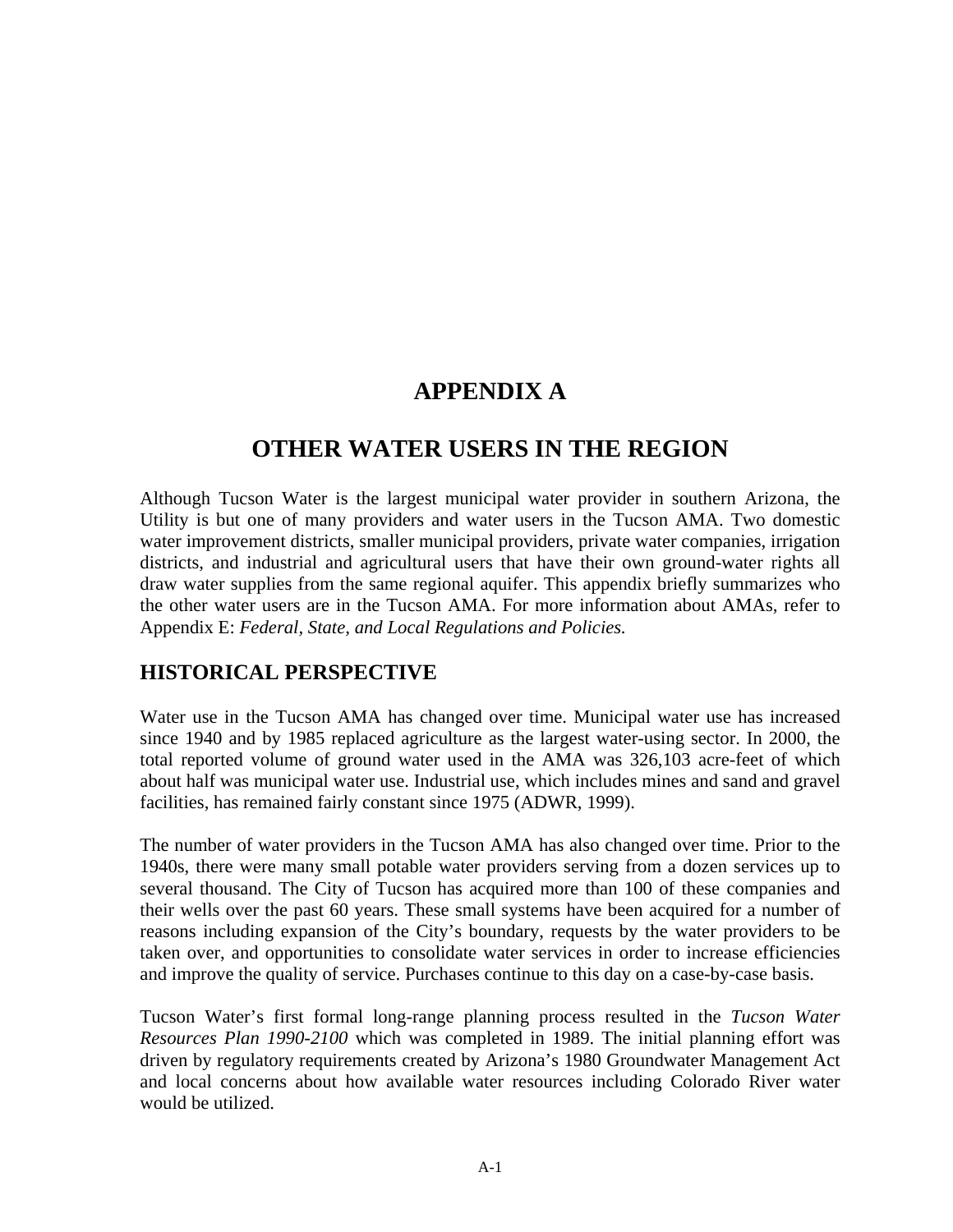The Northwest Area Agreement of 1979 was drafted in anticipation of the Tucson region receiving Colorado River water from the Central Arizona Project and to help address area providers' concerns regarding long-term, sustainable supplies. The agreement committed Tucson Water to provide treated Colorado River water to three private utilities: Metropolitan Water Company (now Metropolitan Domestic Water Improvement District—MDWID), Cañada Hills Water Company (subsequently purchased by the Town of Oro Valley), and the Rancho Vistoso Water Company (also purchased by the Town of Oro Valley). In return, these private water companies agreed to utilize Colorado River water as their base supply, provide well pumping data, and help pay for construction of the system that would supply the imported water. This multi-party agreement positioned Tucson Water to become the regional municipal water provider.

Tucson Water's role in the regional water picture has changed since the Mayor and Council approved the *Tucson Water Resources Plan 1990-2100* in 1989. This long-range plan, like the Northwest Area Agreement, was created with the idea that Tucson Water would be the regional water provider. In the years since the plan was adopted, three new municipal water providers, with their own governing bodies, have been created.

By the early 1990s, purchases of the private water companies by government entities led to agreements that dissolved the Northwest Area Agreement; as a result, Tucson Water was no longer in the position to become the regional water provider. Subsequent agreements have been made between the City of Tucson, MDWID, and the Town of Oro Valley. An intergovernmental agreement in 1998 between MDWID and the City settled a legal dispute between the parties over the terms of the Northwest Area Agreement. This agreement turned over 9,500 acre-feet of the City's Central Arizona Project allocation to MDWID (where 642 acre-feet of this amount was transferred to the Town of Oro Valley for a portion of the original Metropolitan Water Company located within the Town boundaries). MDWID paid the City \$11.5 million for past capital costs on the Central Arizona Project allocation and to be released from the Northwest Area Agreement. In late 2001, the City's annual Central Arizona Project allocation was reduced another 4,454 acre-feet due to a settlement between the City of Tucson and the Town of Oro Valley. In addition, the Town of Oro Valley paid the City of Tucson \$3.8 million to be released from the Northwest Area Agreement.

#### **WATER PROVIDERS IN THE TUCSON AMA**

As of 2000, more than 40 potable water providers in addition to Tucson Water were located in the Tucson AMA as shown on Table A-1 (ADWR, 2003b). Tucson Water is the largest provider in the Tucson AMA with a service area population of 638,936 in 2000. The next largest in terms of population served is 15 times smaller than Tucson Water. After Tucson Water, the next four largest providers are MDWID, the Town of Oro Valley, the Flowing Wells Irrigation District, and Community Water Company of Green Valley.

#### **Metropolitan Domestic Water Improvement District**

The Metropolitan Domestic Water Improvement District (MDWID) was created by the Pima County Board of Supervisors in 1992 and is the second largest water provider in the Tucson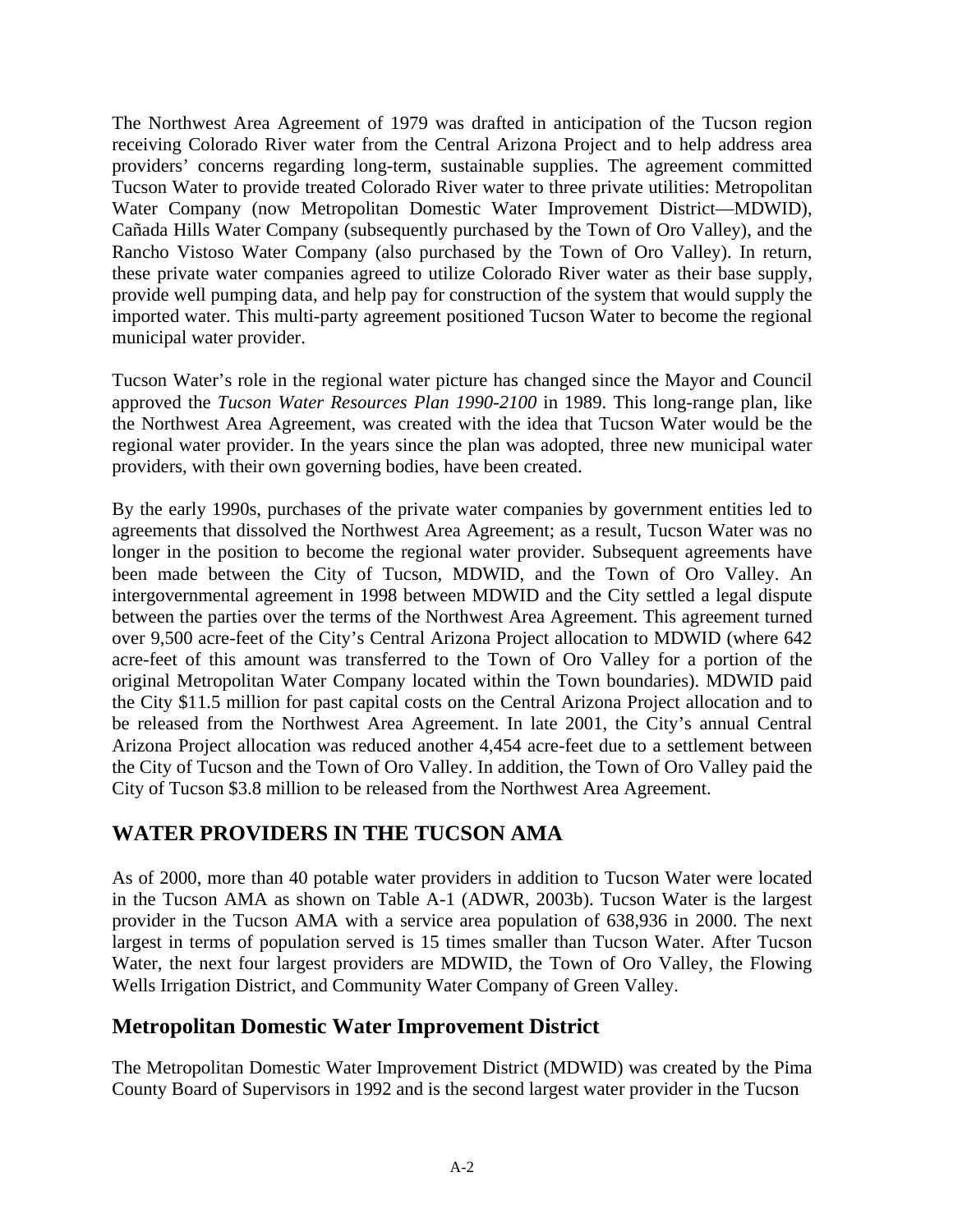| <b>User Name</b>                                      | <b>Estimated 2000</b><br>Population | 2000 Pumpage<br>(Potable) (Ac-ft) | <b>Central</b><br><b>Arizona</b><br>Project | <b>Service</b><br><b>Agreement with</b><br><b>Tucson Water</b> | <b>Effluent</b><br><b>Allocation</b> | <b>Assured Water</b><br><b>Supply</b><br><b>Designation</b> |
|-------------------------------------------------------|-------------------------------------|-----------------------------------|---------------------------------------------|----------------------------------------------------------------|--------------------------------------|-------------------------------------------------------------|
| <b>MDWID</b>                                          | 44,029                              | 8,633                             | <b>Allocation</b><br>8,858                  | Interconnect                                                   | Yes                                  | Yes                                                         |
| Town of Oro Valley                                    | 34,153                              | 9,085                             | 6,748                                       |                                                                | Yes                                  | Yes                                                         |
| Community Water of Green                              |                                     |                                   |                                             |                                                                |                                      |                                                             |
| Valley                                                | 15,286                              | 2,448                             | 1,337                                       |                                                                |                                      |                                                             |
| Flowing Wells Irrigation District                     | 15,109                              | 2,879                             | 4,354                                       |                                                                |                                      |                                                             |
| Lago del Oro                                          | 8,225                               | 2,220                             |                                             |                                                                |                                      |                                                             |
| Avra Water Co-op                                      | 7,020                               | 1,027                             |                                             |                                                                |                                      |                                                             |
| Davis-Monthan Air Force Base                          | 6,187                               | 1,423                             |                                             |                                                                |                                      |                                                             |
| University of Arizona                                 | 5,014                               | 1,516                             |                                             |                                                                |                                      |                                                             |
| Ray                                                   | 4,830                               | 668                               |                                             |                                                                |                                      |                                                             |
| Green Valley Water Company                            | 4,757                               | 2,225                             | 1,900                                       |                                                                |                                      |                                                             |
| Arizona Water Company                                 | 4,140                               | 379                               |                                             |                                                                |                                      |                                                             |
| Hub Water Company                                     | 4,056                               | 1,105                             |                                             |                                                                |                                      |                                                             |
| Arizona State Prison Complex                          | 3,990                               | 653                               |                                             |                                                                |                                      |                                                             |
| Marana Municipal Water System                         | 3,591                               | 544                               | 47                                          | Interconnect                                                   |                                      | Yes                                                         |
| Las Quintas Serenas                                   | 3,080                               | 442                               |                                             |                                                                |                                      |                                                             |
| Vail Wtr. Co. (formerly Del Lago)                     | 2,537                               | 296                               | 786                                         |                                                                |                                      | Yes                                                         |
| Voyager Wtr. Company                                  | 2,415                               | 279                               |                                             |                                                                |                                      |                                                             |
| Farmers Wtr. Company                                  | 2,390                               | 538                               |                                             |                                                                |                                      |                                                             |
| Marana Domestic Water                                 | 1,847                               | 326                               |                                             |                                                                |                                      |                                                             |
| <b>Improvement District</b>                           |                                     |                                   |                                             |                                                                |                                      |                                                             |
| $\overline{\mathbf{c}}$<br>Forty Niners Water Company | 981                                 | 742                               |                                             | Interconnect                                                   |                                      |                                                             |
| Los Cerros                                            | 924                                 | 165                               |                                             |                                                                |                                      |                                                             |
| Rancho del Conejo                                     | 830                                 | 105                               |                                             |                                                                |                                      |                                                             |
| Thim Utility                                          | 758                                 | 102                               |                                             |                                                                |                                      |                                                             |
| Spanish Trail                                         | 720                                 | 130                               | 3,037                                       |                                                                |                                      | Yes                                                         |
| Sandario                                              | 640                                 | 119                               |                                             |                                                                |                                      |                                                             |
| <b>Rincon Ranch Estates</b>                           | 627                                 | 123                               |                                             |                                                                |                                      |                                                             |
| E&T                                                   | 623                                 | 20                                |                                             |                                                                |                                      |                                                             |
| Winter-haven                                          | 593                                 | 221                               |                                             |                                                                |                                      |                                                             |
| Lazy "C"                                              | 480                                 | 56                                |                                             |                                                                |                                      |                                                             |
| Honea                                                 | 460                                 | 68                                |                                             |                                                                |                                      |                                                             |
| Saguaro                                               | 420                                 | 46                                |                                             |                                                                |                                      |                                                             |
| Diablo Village                                        | 417                                 | 10                                |                                             |                                                                |                                      |                                                             |
| Rillito                                               | 315                                 | 32                                |                                             |                                                                |                                      |                                                             |
| I.M.                                                  | 255                                 | 25                                |                                             |                                                                |                                      |                                                             |
| Mesaland                                              | 235                                 | 87                                |                                             |                                                                |                                      |                                                             |
| Halcyon                                               | 203                                 | 65                                |                                             |                                                                |                                      |                                                             |
| Sahuarita Village                                     | 176                                 | 33                                |                                             |                                                                |                                      |                                                             |
| <b>Three Points</b>                                   | 162                                 | $22\,$                            |                                             |                                                                |                                      |                                                             |
| Lyn Lee                                               | 139                                 | $26\,$                            |                                             |                                                                |                                      |                                                             |
| Mirabell                                              | 110                                 | 25                                |                                             |                                                                |                                      |                                                             |
| Rancho Sahuarita                                      | 85                                  | 16                                |                                             |                                                                |                                      | Yes                                                         |
| Worden                                                | 46                                  | $\overline{9}$                    |                                             |                                                                |                                      |                                                             |
| Despoblado                                            | 14                                  | $\mathbf{1}$                      |                                             |                                                                |                                      |                                                             |
| <b>Rincon Creek</b>                                   | $\overline{4}$                      | 8                                 |                                             |                                                                |                                      |                                                             |
| Midvale <sup>3</sup>                                  | N/A                                 | N/A                               | 1,500                                       | Interconnect                                                   |                                      |                                                             |
| <b>TOTAL Pumpage (Acre-Feet)</b>                      |                                     | 38,942                            |                                             |                                                                |                                      |                                                             |

1. Central Arizona Project and effluent allocations are a result of agreements between the City of Tucson and the provider(s).

The amount of effluent will vary based on how much potable water is delivered in a given year.

2. This provider has since been purchased by Tucson Water.

3. Tucson Water has become the succession in interest for Midvale's Central Arizona Project allocation.

**Table A-1:** Other Water Providers in the Greater Tucson Region, Tucson Active Management Area Year 2000 (ADWR, 2003b).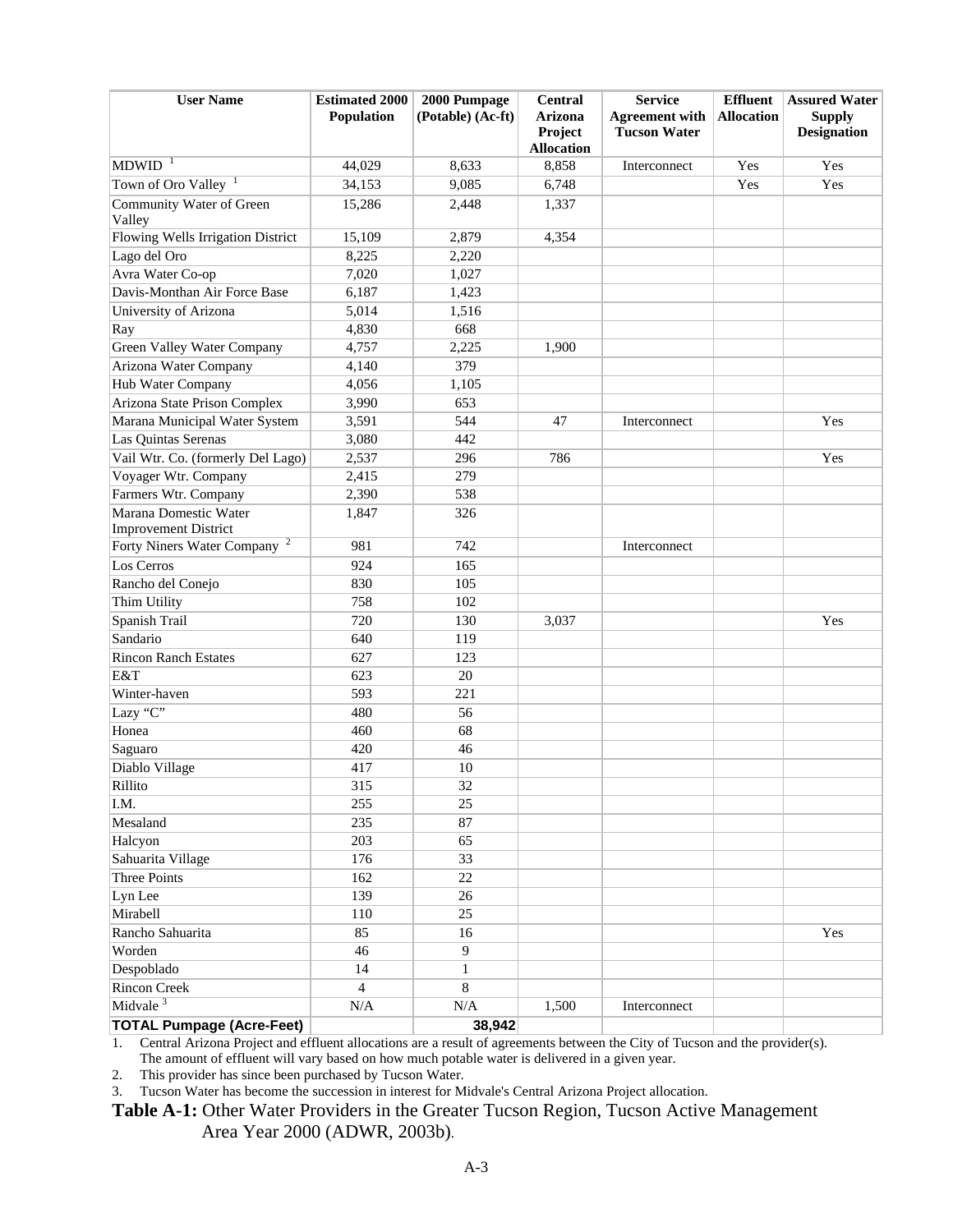AMA (MDWID, 2003). In 2000, MDWID provided 6 percent of all reported domestic water usage in the Tucson AMA. Prior to 1992, MDWID was operating as the privately owned Metropolitan Water Company. In the early 1990s, Tucson Water negotiated a purchase agreement to acquire the Metropolitan Water Company. However, because the service area was outside the jurisdictional boundary of the City of Tucson, there was an interest on the part of some Metropolitan Water Company customers to form a domestic water improvement district to retain local control. The City of Tucson agreed to complete its purchase of the Metropolitan Water Company and re-sell it to MDWID on the same day.

MDWID covers a 26 square-mile area in the northwest portion of the Tucson metropolitan area and includes portions of the Town of Marana, the Town of Oro Valley, and unincorporated Pima County. Review of Table A-1 indicates that MDWID served 8,633 acre-feet of water to 44,029 residential and commercial customers in 2000. An elected Board of Directors provides management oversight to MDWID.

In 2001, an Intergovernmental Agreement Relating to Effluent between MDWID and the City of Tucson allocated a portion of the City's effluent to MDWID. The amount of effluent owned by MDWID in any given year will vary depending on its service area deliveries (excluding water delivered for turf irrigation such as on golf courses) and other factors.

MDWID obtained an AWS designation from ADWR (see Appendix C: *Assured Water Supply Implementation* for more information about the AWS Program). By the end of 2003, MDWID had stored all of its Central Arizona Project allocation in recharge facilities located outside of its boundaries. Through paper-water accounting, however, MDWID is recovering a portion of its storage credits through ground-water pumping within its service area.

### **Town of Oro Valley**

The Town of Oro Valley is located six miles north of the City of Tucson and covers a 24 square-mile area. It is one of the fasting growing communities in the region. The Town of Oro Valley's population for the year 2000 was 34,153; the service area pumped 9,085 acrefeet of ground water to meet water demand. The community has a town manager form of government with a mayor, vice-mayor, and town council. The local governing body purchased Cañada Hills Water Company and Rancho Vistoso Water Company in the 1990s, and these two former water companies constitute the core of the Town's water system.

In 2001, an Intergovernmental Agreement Regarding Potable Water and Effluent between the City and the Town of Oro Valley assigned the Town effluent derived from wastewater return flows that are associated with Oro Valley's potable water deliveries. This agreement is subject to the provisions of the 1979 Intergovernmental Agreement Relating to Effluent and 2000 Supplemental Intergovernmental Agreement Relating to Effluent between the City of Tucson and Pima County (see Appendix E: *Federal, State, and Local Regulations and Policies* for more information.). Like the MDWID effluent agreement, the amount of effluent owned by the Town of Oro Valley will vary annually depending on how much potable water they deliver in any given year; however, it does not include water delivered for turf irrigation such as on golf courses.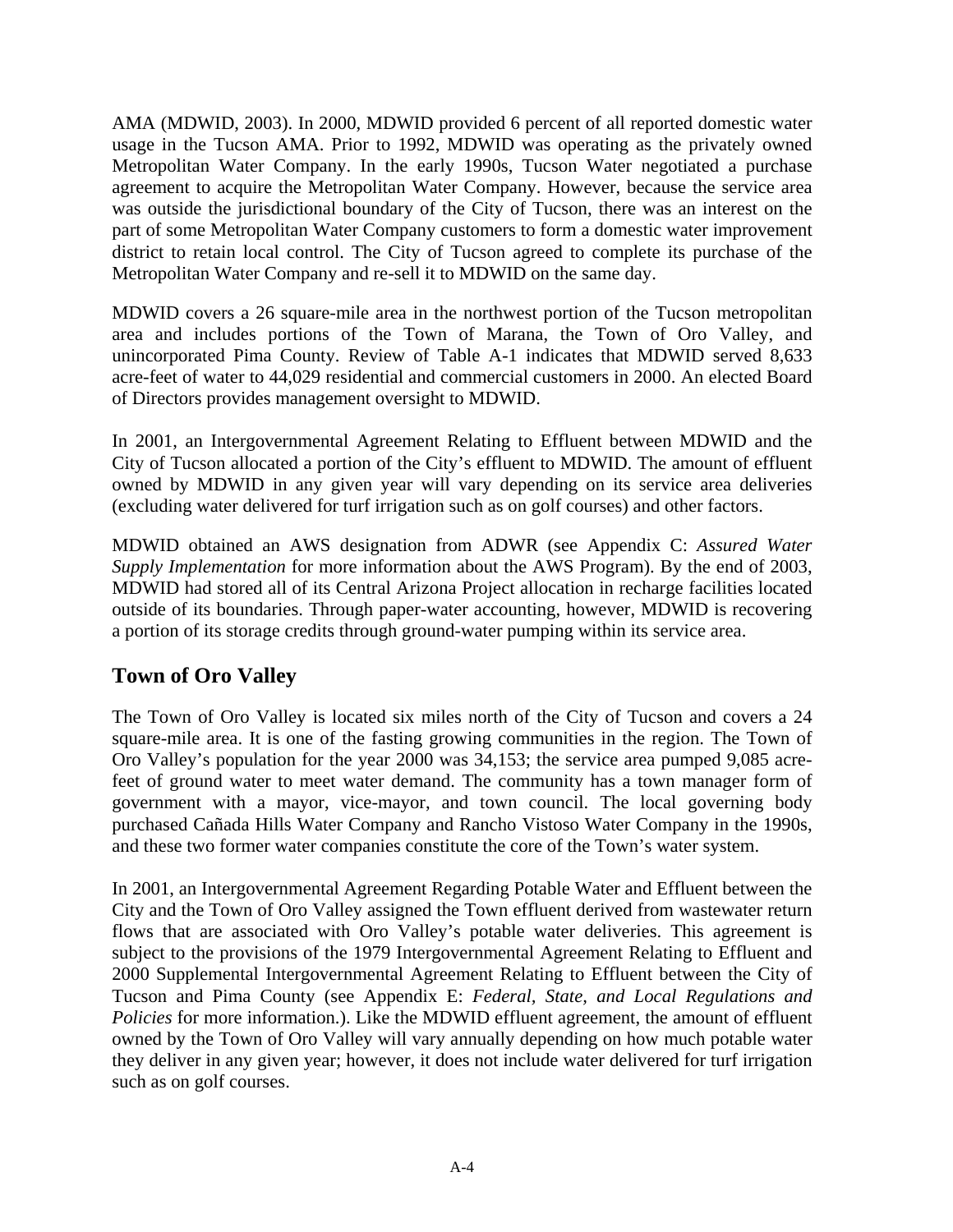The Town of Oro Valley has an AWS designation. By the end of 2003, the Town had stored 12,000 acre-feet of its Central Arizona Project water allocation at a groundwater savings facility but to date has not recovered its storage credits.

### **Flowing Wells Irrigation District**

The Flowing Wells Irrigation District dates back to the 1890s. The District's service area covers about four square miles, and it is partially located within the City of Tucson's boundary. The District pumped 2,879 acre-feet of ground water in 2000 and served a population of 15,109. The District has a Central Arizona Project allocation of 4,354 acre-feet but does not currently use its allocation. The District has not obtained an AWS designation.

## **Community Water Company of Green Valley**

Community Water Company of Green Valley (Community) is located in the Tucson AMA about 40 miles south of Tucson in Green Valley. It was formed almost 30 years ago and is the larger of the two providers that serve the area. Community pumped 2,448 acre-feet of ground water in 2000 and served a population of about 15,286. It has a Central Arizona Project allocation of 1,337 acre-feet per year. Community currently does not have an AWS designation, so it is not eligible to accrue long-term storage credits. Community would need a recovery well permit to recover its existing credits; however, it can transfer credits to other entities. Even though it does not have an Assured Water Supply, Community continues to expand its service area by having new developments enroll as member lands of the CAGRD.

## **MINING FACILITIES AND AGRICULTURAL USERS**

### **Mining Facilities**

ADWR regulates water use at mining facilities that use or have the potential to use more than 500 acre-feet per year. Water is used in almost all steps of the mining process. ADWR has conservation requirements to help mining facilities reduce overall consumption. Mineral extraction processes also have been modified in recent years to use water more efficiently. Ground-water use at these mines in 2000 was just under 43,000 acre-feet.

Three active mining operations extract copper, molybdenum, and silver in the Tucson AMA from open pit facilities. The ASARCO Mission Mine is located south of Tucson in the Sierrita Mountains. The Cyprus-Sierrita operation is located in the Sierrita Mountains south of the Mission Mine and west of Green Valley. The ASARCO Silver Bell mine is located in the northwest portion of Avra Valley in the Silverbell Mountains.

Mining companies in the Tucson region purchased farmland in the 1970s to secure water rights. The mines collectively have rights to pump 62,000 acre-feet of ground water per year in the Tucson AMA. The mines do not have Central Arizona Project allocations and are therefore dependent upon ground water to support their operations. Ground-water use varies from year to year based on conditions in the metals market.